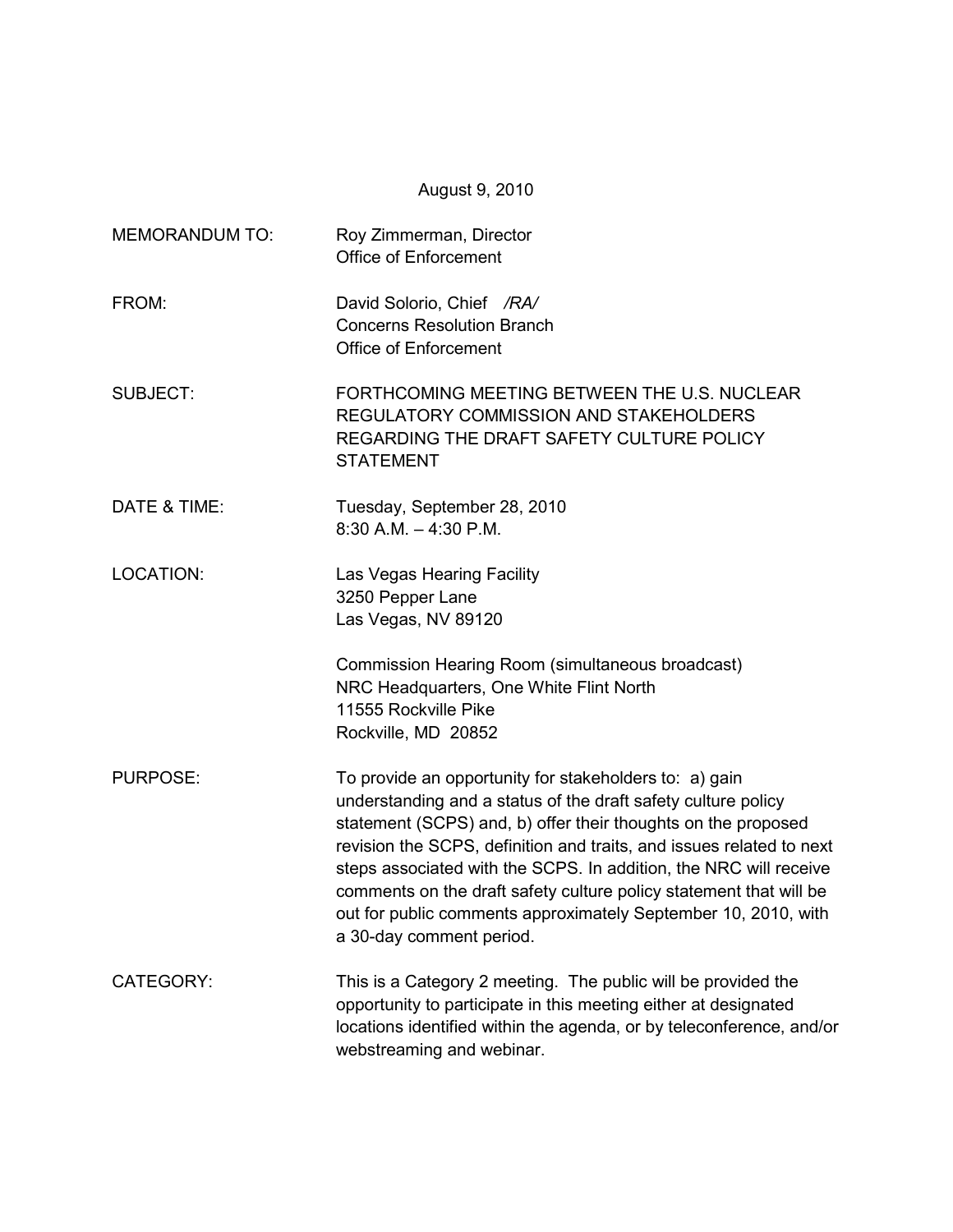|                                        | disabilities where appropriate. If you need a reasonable                                                                                                                                                                                                                                                                                                                                                                                                                                                                                                                                                                                                                                                                                                            | The NRC provides reasonable accommodation to individuals with<br>accommodation to participate in this meeting (e.g. sign language),<br>or need this meeting notice or other information from the meeting<br>in another format (e.g., Braille, large print, or translation services),<br>please notify one of the NRC's meeting contacts listed below by<br>September 21, 2010, so that arrangements can be made. |  |  |  |
|----------------------------------------|---------------------------------------------------------------------------------------------------------------------------------------------------------------------------------------------------------------------------------------------------------------------------------------------------------------------------------------------------------------------------------------------------------------------------------------------------------------------------------------------------------------------------------------------------------------------------------------------------------------------------------------------------------------------------------------------------------------------------------------------------------------------|------------------------------------------------------------------------------------------------------------------------------------------------------------------------------------------------------------------------------------------------------------------------------------------------------------------------------------------------------------------------------------------------------------------|--|--|--|
| TELECONFERENCE/<br><b>WEBSTREAMING</b> | Interested members of the public unable to travel to the meeting<br>locations at Las Vegas or at Headquarters may participate<br>remotely by telephone via a toll-free teleconference and observe<br>the meeting via NRC's website using a computer and an internet<br>connection (webstreaming). For details, please call one of the<br>NRC meeting contacts listed below or use the toll-free number,<br>1-800-368-5642, and ask the operator for a connection to one of<br>the meeting contacts. Those interested in participating in this<br>meeting by webstreaming or teleconferencing should call or e-mail<br>one of the contacts as soon as possible, but no later than<br>September 21, 2010 (for remote participation, pre-registration is<br>required). |                                                                                                                                                                                                                                                                                                                                                                                                                  |  |  |  |
| NOTE:                                  | Additional meeting materials, such as background information,<br>agenda and presentation materials, will also be posted at:<br>http://www.nrc.gov/about-nrc/regulatory/enforcement/safety-<br>culture.html. Meeting participants are encouraged to check this<br>page periodically before the meeting to access all the meeting<br>materials and for any revisions to the attached agenda.                                                                                                                                                                                                                                                                                                                                                                          |                                                                                                                                                                                                                                                                                                                                                                                                                  |  |  |  |
| <b>REGISTRATION:</b>                   | All meeting attendees – including attendees participating through<br>the teleconference, webstreaming, or at the remote location at<br>Headquarters – should pre-register with one of the contacts listed<br>below as soon as possible, but no later than September 21, 2010,<br>preferably by e-mail.                                                                                                                                                                                                                                                                                                                                                                                                                                                              |                                                                                                                                                                                                                                                                                                                                                                                                                  |  |  |  |
|                                        | Jose Ibarra (OE)<br>301-415-2581                                                                                                                                                                                                                                                                                                                                                                                                                                                                                                                                                                                                                                                                                                                                    | Catherine Thompson (OE)<br>301-415-3409                                                                                                                                                                                                                                                                                                                                                                          |  |  |  |
|                                        | Jose.Ibarra@nrc.gov                                                                                                                                                                                                                                                                                                                                                                                                                                                                                                                                                                                                                                                                                                                                                 | Catherine. Thompson@nrc.gov                                                                                                                                                                                                                                                                                                                                                                                      |  |  |  |
| PARTICIPANTS:                          |                                                                                                                                                                                                                                                                                                                                                                                                                                                                                                                                                                                                                                                                                                                                                                     | Participants from the NRC (either at the Las Vegas Hearing<br>Facility or NRC Headquarters Commissions Hearing Room) are<br>expected to include staff from the Offices of Enforcement (OE),<br>Nuclear Regulatory Research (RES), Nuclear Reactor Regulation<br>(NRR), New Reactors (NRO), Nuclear Materials Safety and                                                                                          |  |  |  |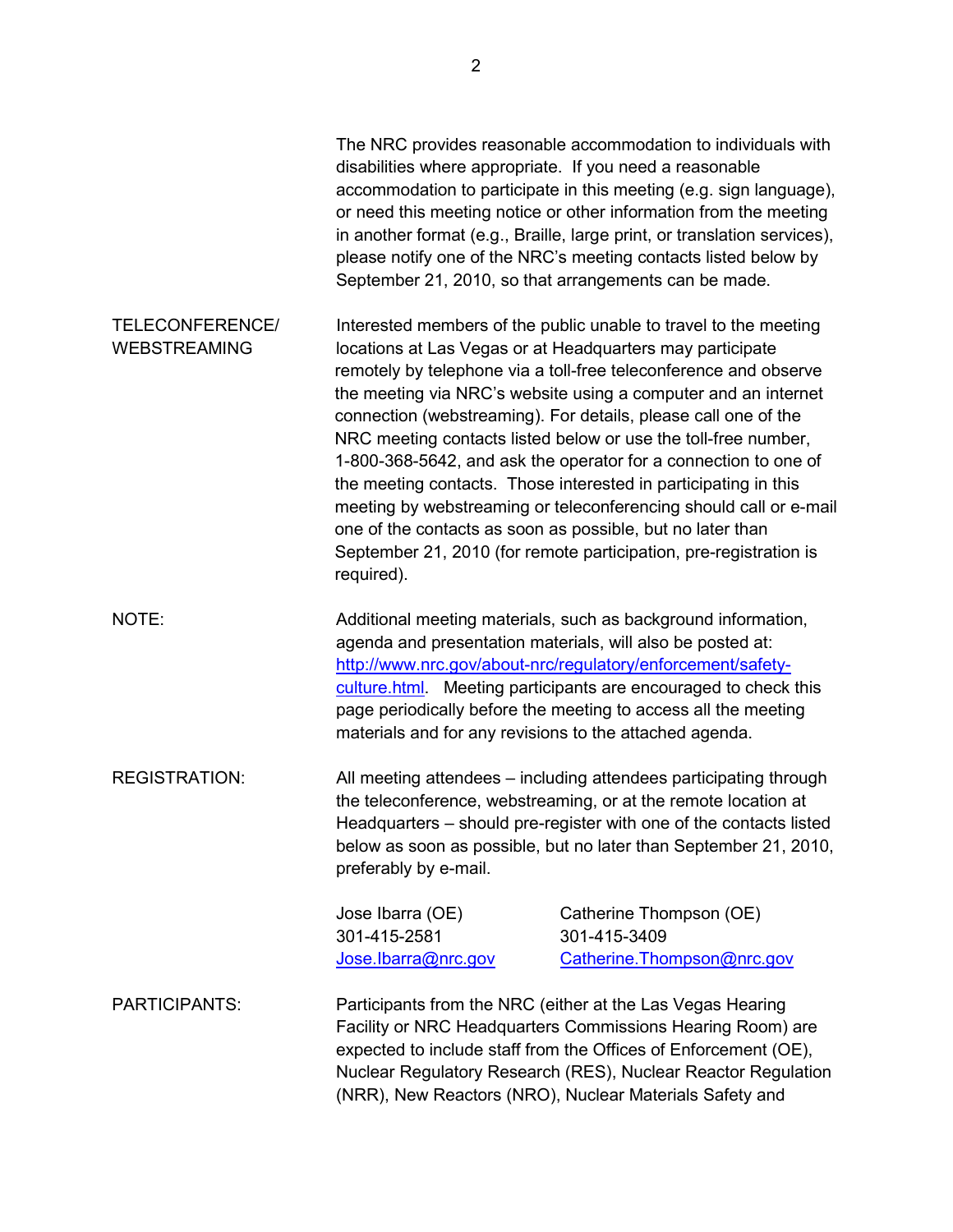Safeguards (NMSS), Nuclear Security and Incident Response (NSIR), Federal and State Materials and Environmental Management Programs (FSME), and Region IV. NRC anticipates various external stakeholders representing the industry from reactors, materials-industrial, materials-medical, material-fuel cycle, new reactor construction, vendors and suppliers and interested members of the public.

NRC Invited Stakeholders

Roy Zimmerman, OE et.al. David Solorio, OE Maria Schwartz, OE Jose Ibarra, OE Catherine Thompson, OE Diane Sieracki, OE Pete Hernandez, OE Dr. Val Barnes, RES

3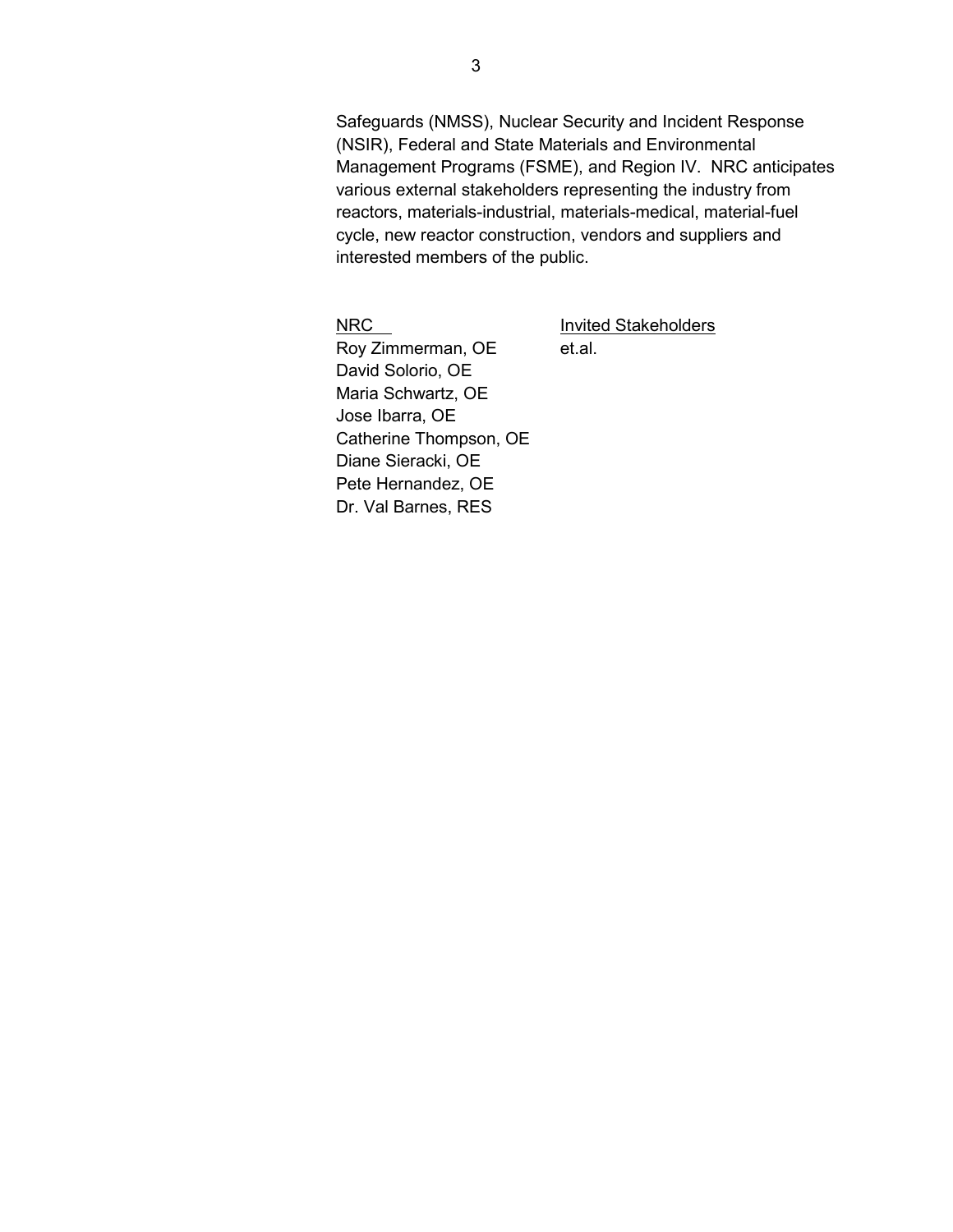Safeguards (NMSS), Nuclear Security and Incident Response (NSIR), Federal and State Materials and Environmental Management Programs (FSME), and Region IV. NRC anticipates various external stakeholders representing the industry from reactors, materials-industrial, materials-medical, material-fuel cycle, new reactor construction, vendors and suppliers and interested members of the public.

NRC **Invited Stakeholders** 

Roy Zimmerman, OE et.al. David Solorio, OE Maria Schwartz, OE Jose Ibarra, OE Catherine Thompson, OE Diane Sieracki, OE Pete Hernandez, OE Dr. Val Barnes, RES

## DISTRIBUTION:

| M.Cheok           | D.Dorman    | D.Solorio                 | M.Lemoncelli   | <b>B.Westreich</b><br>C.Lui | G.Tracy |
|-------------------|-------------|---------------------------|----------------|-----------------------------|---------|
| M.Schwartz        | J.Ibarra    | J.Cai                     | C.Carpenter    | R.Zimmerman                 |         |
| C.Casto           | A.Campbell  |                           |                |                             |         |
| Public            | <b>PMNS</b> | OE r/f                    |                |                             |         |
|                   |             |                           |                |                             |         |
| ADAMS ML102180154 |             | <b>Publicly Available</b> | <b>NRC-001</b> |                             |         |
| <b>OFFICE</b>     | OE:CRB      | OE:CRB:BC                 | OE:D           |                             |         |
| <b>NAME</b>       | CThompson   | <b>DSolorio</b>           | RZimmerman     |                             |         |
| <b>DATE</b>       | 8/03/10     | 08/05/10                  | 08/9/10        |                             |         |

**OFFICIAL RECORD COP**